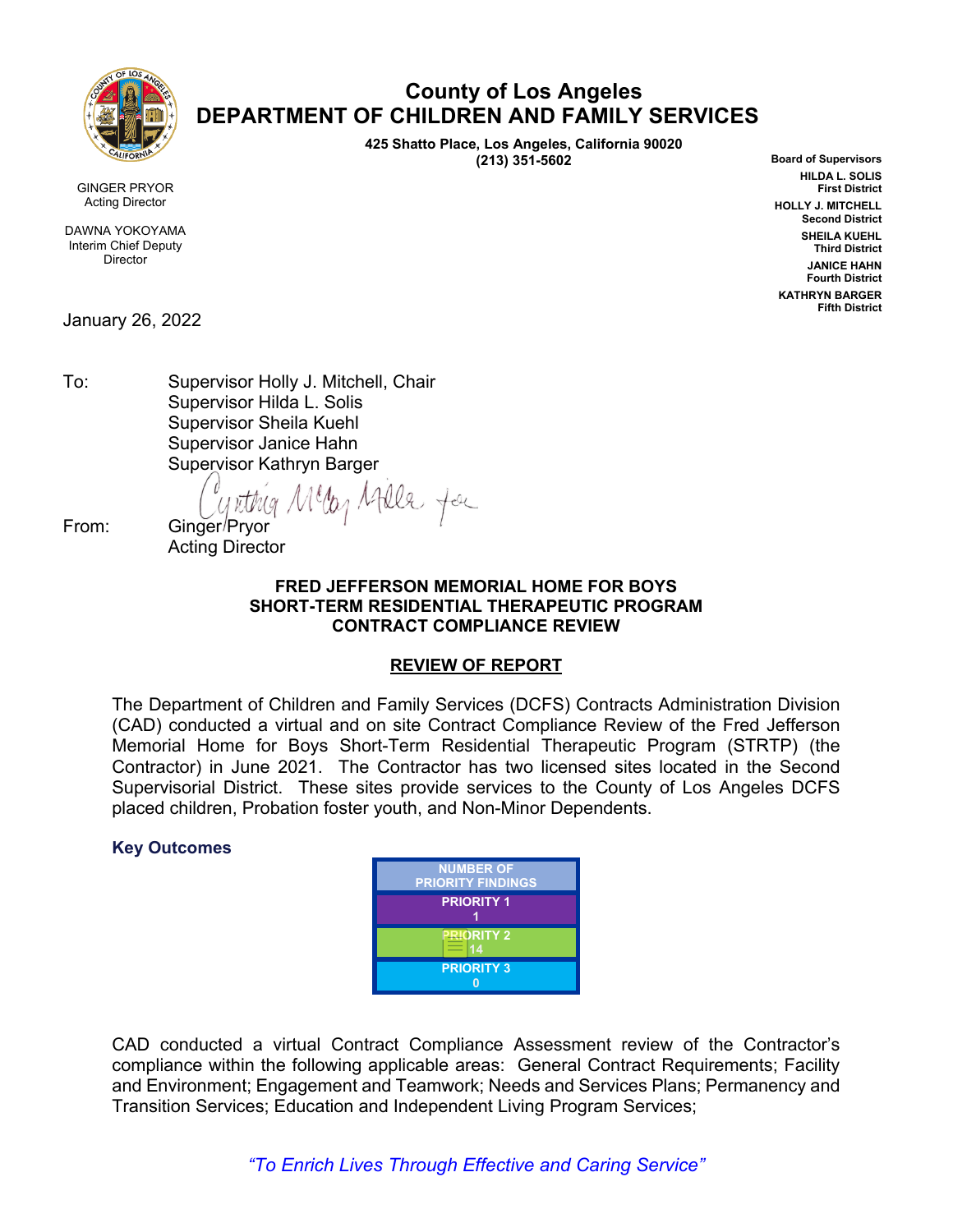Each Supervisor January 26, 2022 Page 2

> Health and Medical Needs; Personal Rights and Social/Emotional Well-Being; Personal Needs/Survival and Economic Well-Being; and Personnel Files.

> The Contractor was in full compliance with 5 of 10 applicable areas of CAD's Contract Compliance Review: Permanency and Transition Services; Education and Independent Living Program Services; Health and Medical Needs; Personal Rights and Social/Emotional Well-Being; and Personal Needs/Survival and Economic Well-Being.

> For the purpose of this review, four DCFS placed children were selected for the sample. CAD reviewed the files of the four selected children and virtually interviewed the four children to assess the level of care and services they received. An additional three discharged children files were reviewed to assess the Contractor's compliance with permanency efforts.

> CAD reviewed three staff files for compliance with Title 22 Regulations and County contract requirements. CAD also conducted telephone interviews with staff. To assess the quality of care and supervision provided to the placed children and foster youth, DCFS also conducted virtual site visits of the Contractor's locations.

CAD noted findings in the areas of:

Priority 1

- Facility & Environment
	- o Smoke detectors and carbon monoxide detectors were not functioning properly.

Priority 2

- General Contract Requirements
	- $\circ$  Special Incident Reports were not properly documented in the Needs and Services Plans.
	- o Special Incident Reports were not properly cross-reported in the I-Track system.
- Engagement and Teamwork
	- o Children and Family Team meetings and collaborations were not documented and maintained.
- Needs and Services Plans (NSPs)
	- o NSPs were not developed timely.
	- o NSPs were not comprehensive and accurate.
	- o NSPs were missing the Children's Social Worker/Deputy Probation Officer signatures.
	- $\circ$  Child NSPs with running away history did not include individualized plan for services to address this need.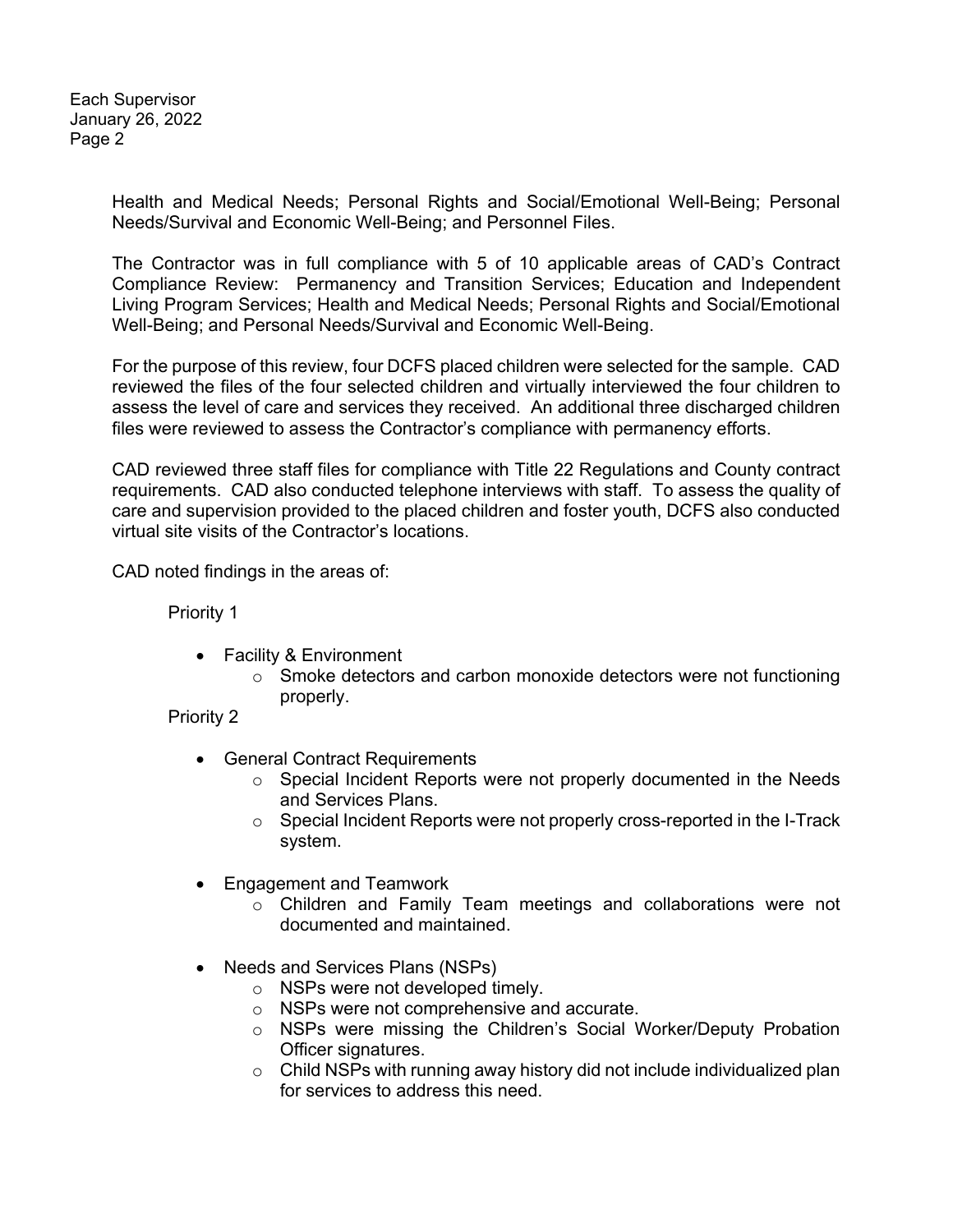Each Supervisor January 26, 2022 Page 3

- Personnel
	- $\circ$  Personnel did not receive the required initial Commercially Sexually Exploited Children (CSEC), Lesbian, Gay, Bisexual, and Transgender (LGBTQ), Reproductive and Sexual Health, and Developmentally Disabled Children trainings.
	- o Two personnel did not receive 40-hours of annual on-going trainings.
	- $\circ$  Two personnel did not receive on-going Child Abuse Identification & Reporting training.
	- o Two personnel did not receive on-going CSEC, LGBTQ, Reproductive and Sexual Health, and Developmentally Disabled Children trainings.

On August 18, 2021, the Children Services Administrator teams from DCFS' CAD and the Out-of-Home Care Management Division held an exit conference with the Contractor's representatives.

The Contractor's representatives agreed with the review findings and recommendations, and were receptive to implementing systemic changes to improve the Contractor's compliance with regulatory standards.

The Contractor provided the attached approved Corrective Action Plan addressing the noted findings in this compliance report.

If you have any questions, your staff may contact me or Aldo Marin, Board Relations Manager at (213) 351-5530.

GP:KDR LTI:ra

**Attachments** 

c: Fesia Davenport, Chief Executive Officer Arlene Barrera, Auditor-Controller Dr. Adolfo Gonzales, Chief Probation Officer Public Information Office Audit Committee Dr. Cecilia Jefferson-Freeman, Chief Executive Officer, Fred Jefferson Memorial Home for Boys Kellee Coleman, Regional Manager, Community Care Licensing Division Monique Marshall-Turner, Regional Manager, Community Care Licensing Division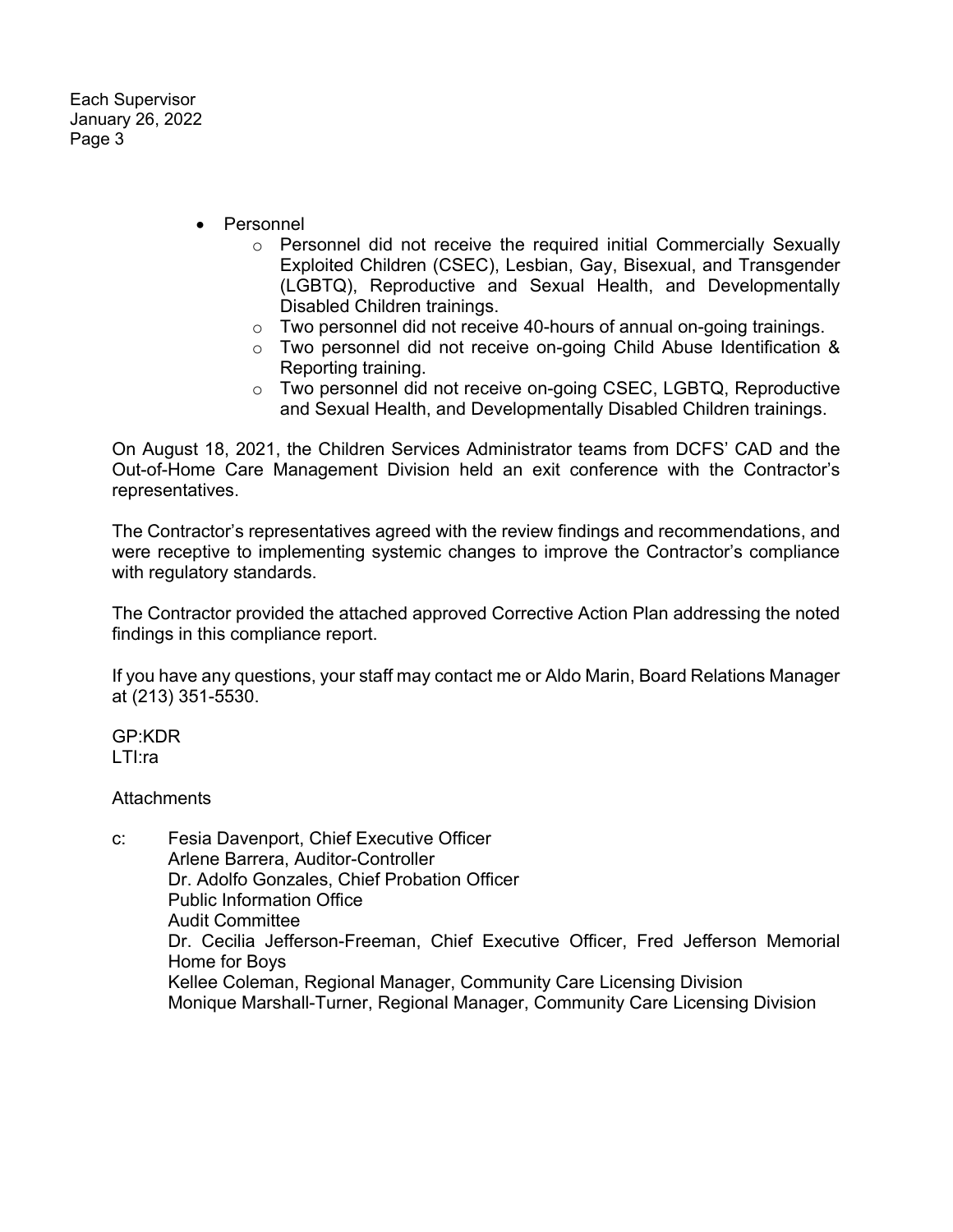

# **GENERAL CONTRACT REQUIREMENTS**

5. Special Incident Reports (SIRs) are properly documented.

5.1 SIR Documentation is in the Needs and Services Plans (NSPs) [Master Contract §§19.2 & 19.6; ILS §87068.3(c)].

5.2 SIRs were properly cross-reported in the I-Track System [ILS §87061(j); Master Contract, Exhibit A-VIII; SOW, Part B §10.4].

### 1. Explain the Cause.

5.1 The FJMH Case Managers failed to properly report the SIR's within the NSP, as a result, the monthly reporting for the SIR was not accurately reflected in the NSP's. 5.2 Facility Managers and Direct Care staff did not properly cross-report the SIR to the CCL, CSW, DPO and OHCMD. The FJMH staff and STRTP Administrator did not ensure proper checks of all Special incidents prior to the final approval of the SIR within the I-Track System.

### 2. Corrective Action Taken.

5.1 The Head of Service met with the newly hired FJMH Case Managers and instructed them on procedures for reporting and documenting the number of SIR's within the NSP's. • On 9/3/2021 Chief Administrative Officer and Head of Service conducted the STRTP Foster Care Service Contract Clinical training where the STRTP Statement of Work was provided and reviewed with both the Case Manager and Therapists. • On 10/13/2021 Case Managers and Therapists were trained on the NSP's. During NSP training case managers and therapists were provided detailed information regarding all Special Incident Reports guidelines and FFA contract requirements. 5.2 Beginning 10/30/2021 once a SIR is completed, it shall be saved within the I-track System and the STRTP Administrator or Facility Manager will review for proper cross reporting to CSW, CCL, DPO, OHCMD, and ensure SIR's are submitted timely.

| Facility                                             |  |  |
|------------------------------------------------------|--|--|
| <b>Site 594</b>                                      |  |  |
| <b>Contract Contract Contract</b><br><b>Site 595</b> |  |  |
| Site 594                                             |  |  |

| Facility |  |
|----------|--|
| Site 594 |  |
| Site 595 |  |
| Site 595 |  |
| Site 594 |  |

# 3. Explain what the Quality Assurance (QA) Plan is to maintain Compliance.

5.1 The Head of Service will be responsible for monitoring the monthly NSP to ensure that the reporting numbers for the SIR are accurately reflected within the NSP. Case Manager will review I-Track system for all submitted SIRs for the month. On a monthly basis, the Case manager submits all NSP to the Head of Service. The Head of Service will review all NSP's for accuracy and ensure all Special Incident reports for the month are documented within the NSP. 5.2 All STRTP staff will be trained on proper cross- reporting within the I-track system. This cross-reporting includes CSW, DPO, OHCMD, and CCL. The training will be conducted on 11/5/2021 and the sign-in sheet and agenda will be maintained in Human Resources. Facility Managers will provide a bi-weekly report to the Administrator of staff of whom require additional training due to continued errors of cross-reporting. The Administrator will schedule additional training for those Direct Care staff or Managers. The Administrator will oversee the process and conduct an internal audit of all SIR's from both Direct Care Staff and Facility Manager once a month.

**LOS ANGELES COUNTY**



# **FRED JEFFERSON MEMORIAL HOMES (STRTP)**

# **Corrective Action Plan**

**2021**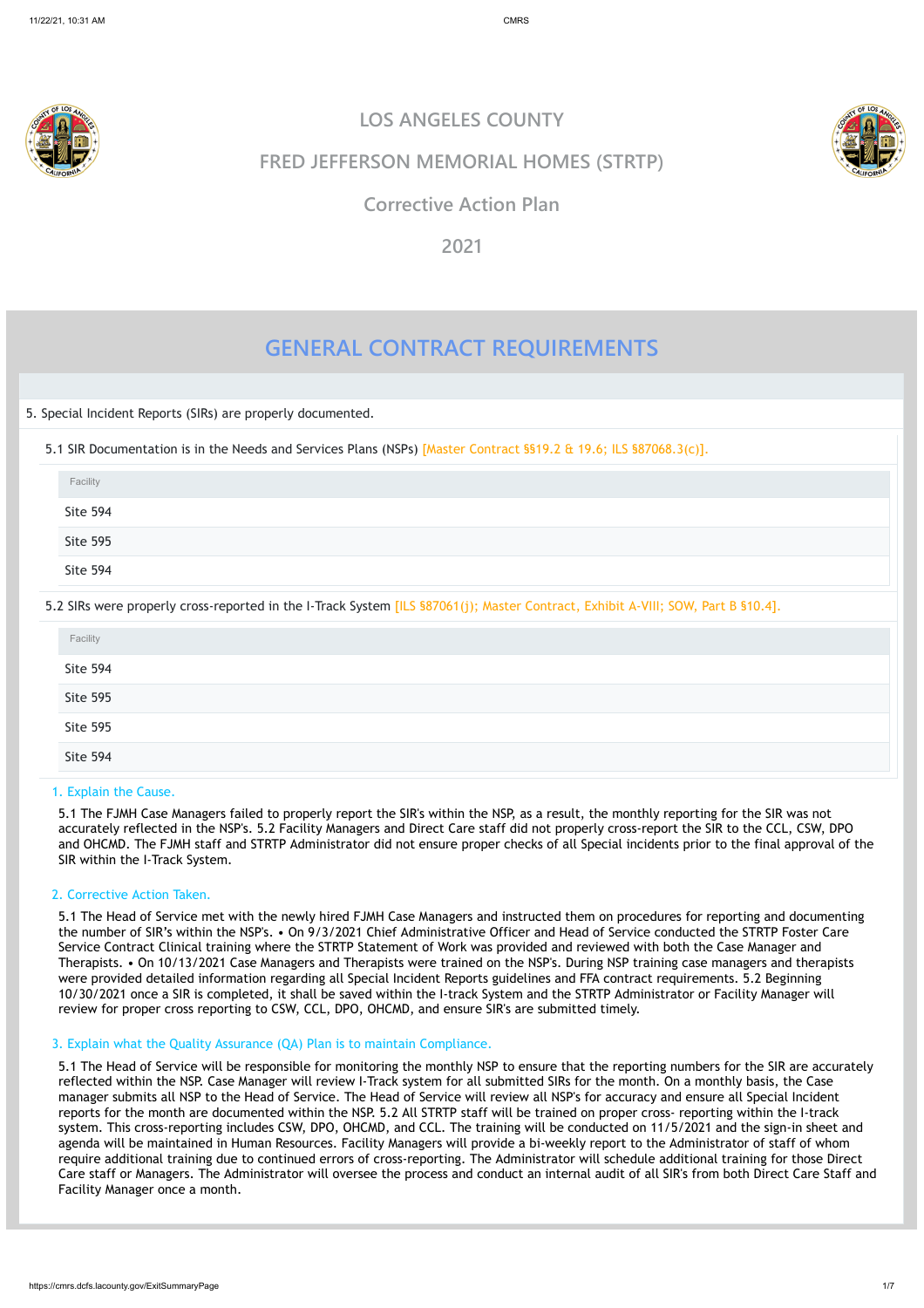https://cmrs.dcfs.lacounty.gov/ExitSummaryPage 2/7

# **FACILITY AND ENVIRONMENT**

#### 8. Common quarters are well maintained.

8.6 A functioning smoke detector & carbon monoxide detector is installed in hallways of all sleeping areas [Title 22 §80020; Title 19 §754] or an indoor sprinkler system is used [Title 19, c. 5, Art. 4].

Site 594

#### 1. Explain the Cause.

8.6 The smoke detectors weren't being check on a regular basis by the Facility staff.

#### 2. Corrective Action Taken.

8.6 On 6/28/21, the two non-working/missing smoke detectors were immediately replaced in the hallway, sleeping area, and residents' bedrooms as stated above and verified during the walkthrough on 6/28/2021.

#### 3. Explain what the Quality Assurance (QA) Plan is to maintain Compliance.

8.6 Smoke detectors will be closely inspected bi-weekly and documented by a Facility Managers. A bi-weekly Inspection form has been reintroduced at Facility Managers meeting on 10/14/2021, which was conducted by STRTP Administrator. If a smoke detector is found to be not working, it will be changed immediately by the Facility Manager. A quarterly check will be conducted by the STRTP administrator during the months of January, April, July, and October to ensure agency compliance.

# **ENGAGEMENT AND TEAMWORK**

14. The child's CFT meetings & collaboration are documented and maintained.

Facility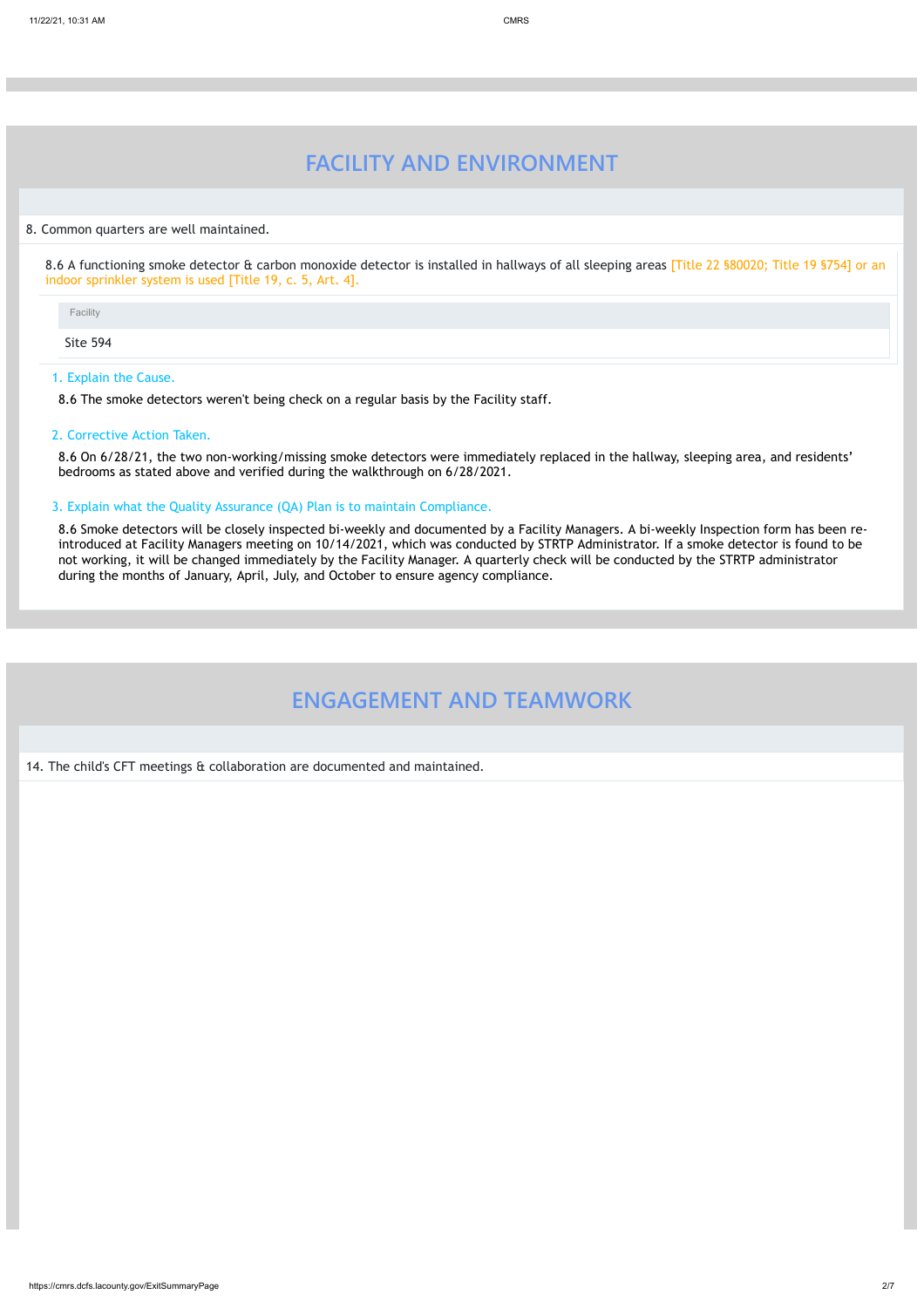#### 1. Explain the Cause.

The agency Case Manager failed to adhere to policy of completing and placing copies of all CFT matrix notes in resident's chart. The Case Manager also failed to Indicate in the resident's file when youth refused to participate in scheduled CFT meetings resulting in deficiency of CFT matrix and documentation of attempted meeting and collaboration within the chart. The Case manager did not include staffing meeting notes that were held in place of CFT documenting collaboration and teamwork(staffing is held in place of missed CFT to discuss permanency plan, discuss resident goals, and interventions, reschedule CFT, etc.) when youth refuses to participate in meetings. Since December 2020 the agency has had three turnovers in the case manager role. The previous Case managers assigned to resident failed to adhere to policy of requesting and placing copies of all CFT matrix notes in resident's chart resulting in missing CFT Matrices for August and December 2020. The resident's services were/are being provided by an outside provider (MH Services/CFT Facilitation). The case Manager is responsible to request all CFT Matrices after meetings and place within the client's file. The Head of Service and STRTP Administrator failed to complete adequate quality assurance of charts and were unaware that CFT matrix were missing to follow up with case manager.

#### 2. Corrective Action Taken.

On 9/3/2021 the Chief Administrative officer and Head of Service conducted the STRTP FC Service Contract Clinical Training where the STRTP Foster Care Service Contract Statement of Work was provided and reviewed with both Case Manager and Therapists. The Case Manager and Therapist were re-trained on the requirement of CFT meetings & collaboration being documented and maintained within the resident's file (CFT Documentation Process). The training facilitator emphasized the importance of documenting refusals within the client's chart ie: noting within needs and service plan, documenting on CFT Matrix client's refusal, including staffing notes) , and attaching email notification of attempts to collaborate (coordinate, schedule, or reschedule meetings) to the needs and service plans when CFT meetings are rescheduled due to staffing cancellations, client refusals or any unforeseen circumstances. On 10/12/2021 the STRTP Administrator and Head of Service were retrained on completing monthly quality Assurance of all charts to ensure that all documents are maintained within the residents' charts to ensure that all CFT Matrix and notification of meeting cancellations or rescheduled notifications are attached to NSP and included within resident's chart.

| Facility        |  |  |  |
|-----------------|--|--|--|
| <b>Site 595</b> |  |  |  |
| Site 594        |  |  |  |

#### 3. Explain what the Quality Assurance (QA) Plan is to maintain Compliance.

In order to maintain compliance beginning on 9/3/2021 the Head of Service is to oversee engagement and teaming documentation process. The case manager is to submit completed CFT Matrix to the Head of Service within 48 hours of completion of CFT for review. Case Manager is to place all completed CFT documentation to resident's file within 72 hours of completion of CFT meeting or staffing. The Case Manager is to document on CFT Matrix form any refusals to participate in CFT meetings and if a staffing was held place of cancelled CFT the Case Manager is to attach the staffing form to CFT Matrix. The Case Manager is to attach email notifications to monthly NSPs to document collaboration and teaming attempts to needs and service plans when CFTs are rescheduled due to staffing unavailability, resident refusal, or any unforeseen reason. The Case Manager is to also document in monthly NSP when youth refuses CFT meetings or the need to reschedule meetings due to provider unavailability. The STRTP Administrator is to complete monthly Quality assurance review to ensure all documents are maintained within the resident's file (ie: NSP's, CFT meetings, and Staffing notes). The STRTP Administrator will inform both the Head of Service and Case Manager of findings (ie: missing CFT meeting notes and staffing notes). The Case Manager will have 48 hours to submit all missing documentation to head of service for review to submit to resident's chart. The STRTP QA File Review to begin 10/31/2021. In order to maintain compliance the Head of Service is to provide an annual refresher training (every January) on the Teaming and Engaging and Documentation Process. A refresher training is also provided to the case manager or therapist observed during QA process who continuously struggle with completing and maintaining CFT meetings and collaboration.

# **NEEDS AND SERVICES PLANS**

### 16. The NSPs were completed accurately and on time.

16.1 NSPs were developed timely. [SOW Part C §§19.2, 19.5, & 19.6; ILS §§87068.22(b)(2) & (e), & 87068.3(a)].

Site 595

16.2 NSPs were comprehensive & accurate.[Title 22 §84268.3(c); SOW Part C §§19.2, & 19.6; ILS §§87068.22(c) & 87068.3(a)].

Facility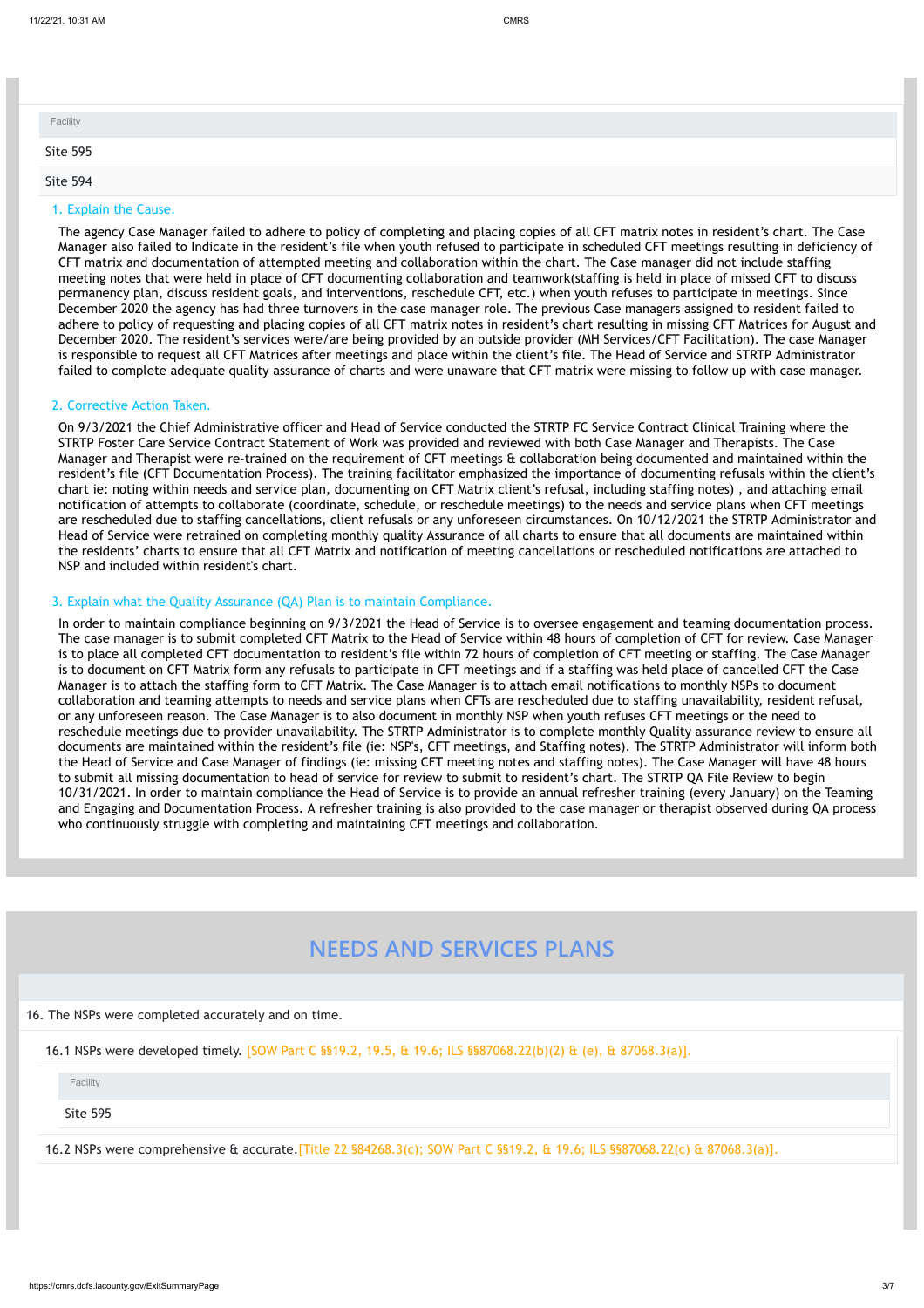#### 16.5 The CSW/DPO signed the NSPs.[SOW, Part C §19.7; ILS §§87068.2(e), & 87070(c)(1) & (4)].

#### 1. Explain the Cause.

16. The Agency failed to implement plans of Operation requirements of completing NSP accurately and timely. Case Manager failed to complete NSP timely. STRTP Administrator and Head of Service failed to complete quality assurance of files and needs and service plans to indicate NSP had not been completed and placed within the resident chart. Head of Service failed to complete quality assurance of needs and service plans to ensure they were accurate and comprehensive resulting in multiple findings of inaccurate information, missing information, missing medical information, or information not being updated monthly, or copying and pasting of other resident's information. The Head of Service failed to complete quality assurance of needs and service plans to ensure signatures have been attained timely or attempts attached to the NSP. Case Manager failed to implement plan of operation protocol regarding signature attainment.

#### 2. Corrective Action Taken.

On 9/3/2021 the Chief Administrative Officer and Head of Service conducted the STRTP Foster Care Service Contract Clinical training where the STRTP Foster Care Service Contract Statement of Work was provided and reviewed with both Case Manager and Therapists. During the training the process of attaining CSW signatures and escalation process was reviewed. The Head of Service will perform Quality Assurance of all needs and service plans to ensure the Case Manager is capturing all required signatures by the due date, NSP are completed timely, individualized, developed timely, and are comprehensive and accurate. On 10/13/2021 the Head of service, Therapist, and Case Manager attended further needs and service training. The 10/13/21 NSP training topics included completing needs and service plans timely, completing accurate and comprehensive needs and service plans, individualization of NSPs, updating information monthly, policy regarding attaining timely CSW signatures and escalation process. During the training the Case Manager, Therapists and Head of Service have been provided documentation on how to escalate need for signature should it not be attained during required timeline (after two attempts). Fred Jefferson has hired a second Case Manager in order to lower the caseload of Case Managers to improve compliance of timelines, comprehensive and accurate need and service plans.

#### 3. Explain what the Quality Assurance (QA) Plan is to maintain Compliance.

| Facility        |  |
|-----------------|--|
| Site 594        |  |
|                 |  |
|                 |  |
| Site 594        |  |
| Site 595        |  |
| <b>Site 595</b> |  |

| Facility        |  |
|-----------------|--|
| <b>Site 594</b> |  |
| Site 594        |  |
| <b>Site 595</b> |  |

Beginning 8/3/2021 In order to maintain compliance, The Case Manager will now submit all NSP's to the Head of Service electronically for review and approval before submission into youth's file. The Head of Service to audit all needs and service plan to ensure they have been completed accurately. The Head of service is to utilize NSP Audit tool to ensure all information is accurate and comprehensive. When revisions are needed the Head of Service is to return Audit tool to case manager with comments. The Case Manager is to update the NSP to reflect revisions and resubmit to the Head of Service for approval prior to due date. In order to maintain compliance the Head of Service will implement on 10/31/021 NSP Tracker spread sheet to track due dates of all NSPs. The Head of Service shall provide Case Managers and Therapist a copy of NSP tracker. The Case Manager to submit NSP prior to due date for review and approval by Head of Service. On 10/13/2021, the process was updated that All NSPs shall be provided to CSW/Probation officer within 5 days. The Head of service to oversee process of signature request. The Case Manager or Therapist will make two attempts to contact the CSW to obtain the required signatures on the NSP. The Case Manager or Therapist will attach attempts to needs and service plan, Regional Office NSP in-box or contact the PCW RBS Supervisor or Director for assistance. The Case Manager is responsible for submitting all Needs and Service Plans to the Head of Service for review and approval to ensure all NSPs are accurate and comprehensive and that all signatures have been attained. Head of Service to conduct Quality of Assurance of all NSP utilizing audit tool to ensure signatures are being attained timely or attempts made are attached to NSP. In order to maintain compliance the Head of Service will provide an annual refresher NSP training to the Case Manager and Therapist. The Annual NSP training to be held every year in January. A refresher training is also provided to the Case Manager or Therapist observed during QA process who continuously struggle with completing accurate, timely, and attaining CSW signatures and will also be provided to all newly hired Case Managers and Therapist during new hire orientation. The NSP refresher training topics to include completing needs and service plans timely, completing accurate and comprehensive needs and service plans, individualization of NSPs, updating information monthly, and policy regarding attaining timely CSW signatures and escalation process.

19. If child is CSEC or has a history of running away, the STRTP & CFT developed an individualized plan for services to address this need.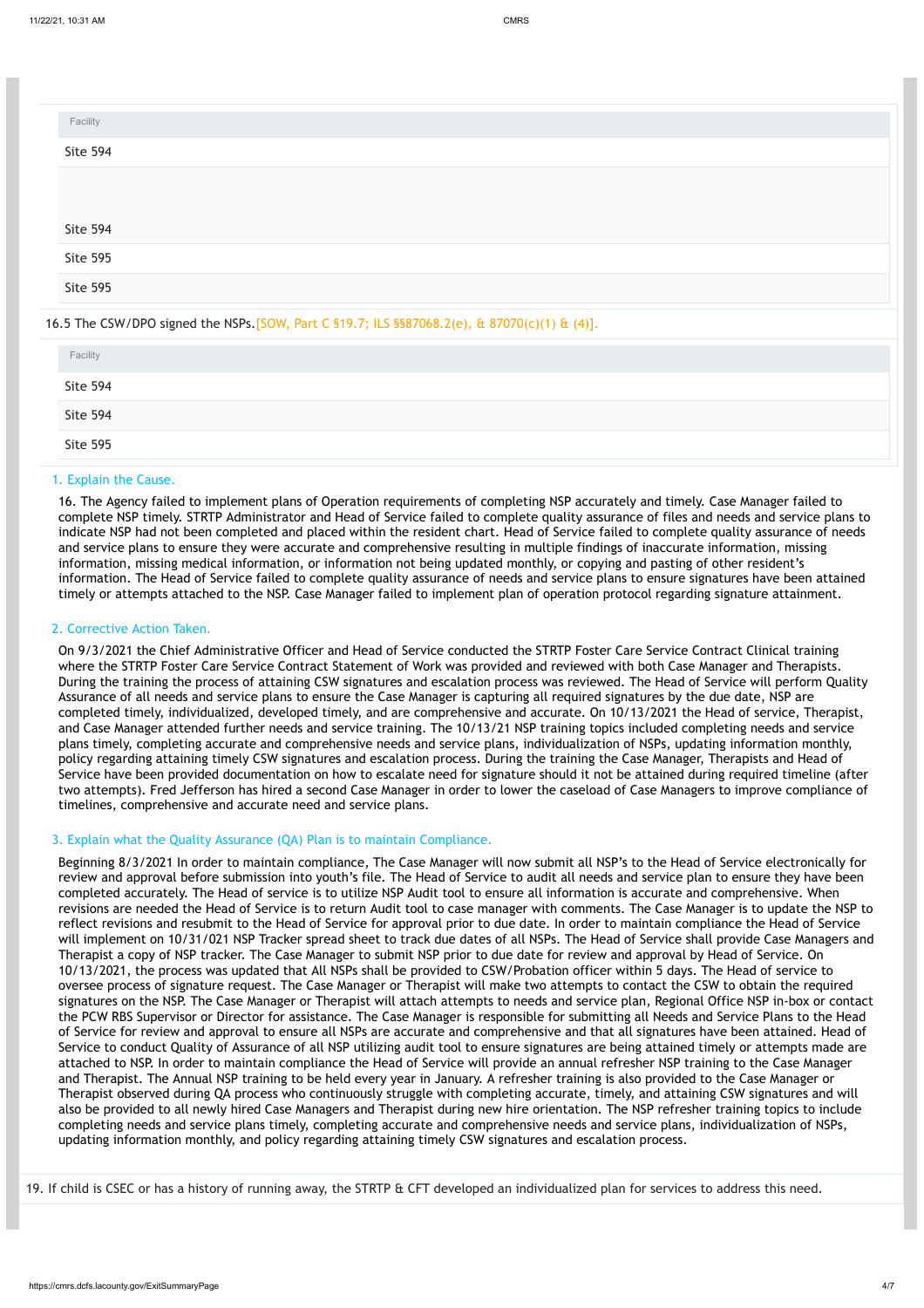#### 1. Explain the Cause.

The Agency failed to follow protocol written in plan of operation and ILS Standard. The Therapist failed to identify safety need of child to create an individualized plan or specific goals to address. The Head of Service failed to implement Quality assurance resident's needs and service plan and treatment goal to ensure specific goals and services were provided to address the need of the child.

#### 2. Corrective Action Taken.

In order to maintain compliance the Head of Service is to oversee the process of creating specific and individualize goals. The Head of Service is to review all needs and service plans and CFT Matrixes to ensure goals and services address any history of CSEC or Run-Away history. On 10/13/2021 the Head of Service, Case Manager, and Therapists attended Needs and Service Plan training. During the needs and service training requirement of creating specific individualized goals or safety plans to address the runaway behaviors were reviewed. Training also reviewed goal creation and utilizing the child and family team to a develop an individualized plan for services to address this need (CSEC or Runaway History). On 10/13/2021 the Head of Service met with Department of Mental Health Coaching and Training department to provide coaching to Case Manager, Head of Service and therapist regarding CFT process and utilizing CFT to create specific goals or individualized plan for services to address client needs. The Head of Service to participate in all coaching and training sessions. Initial coaching session to start 10/26/2021

| Facility        |  |  |
|-----------------|--|--|
| <b>Site 595</b> |  |  |

#### 3. Explain what the Quality Assurance (QA) Plan is to maintain Compliance.

The Head of Service to audit all needs and service plan to ensure they have been completed accurately. As of 10/13/2021 The process was updated the Case Manager will submit all NSP's to the Head of Service electronically for review and approval before submission into youth's file. The Head of Service is to utilize NSP Audit tool to review all goals and services to address the youth's needs. The Head of Service to return Audit tool with comments if any revisions are needed. Case Manager to update NSP to reflect revisions and resubmit to the Head of Service for approval prior to due date. Please see Audit tool attached. In order to maintain compliance the Head of Service will provide annual NSP and refresher NSP training to the Case Manager and Therapist on developing an individualized plan for services to address needs of residents (ex: CSEC or Run away history, etc.). The Annual training to be held every year in January. A refresher training is also provided to the Case Manager or Therapist observed during QA process who continuously struggle with developing an individualized plan for services to address needs of the residents (ex: CSEC or Run away history, etc.)

# **PERSONNEL FILES**

83.Personnel received initial training & orientation.

https://cmrs.dcfs.lacounty.gov/ExitSummaryPage 5/7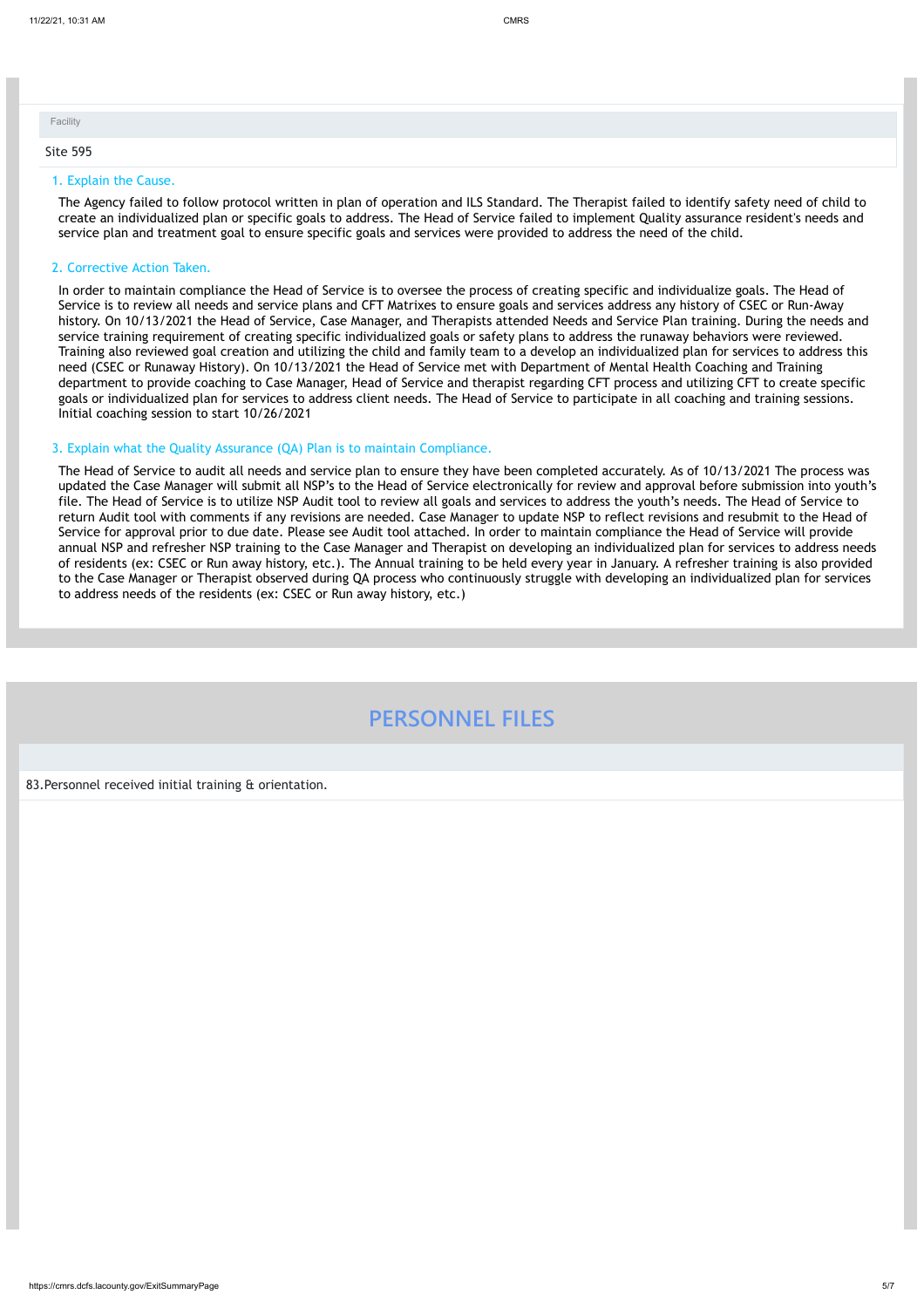https://cmrs.dcfs.lacounty.gov/ExitSummaryPage 6/7

### 83.4 Personnel received CSEC training. [Title 22 §87065.1(c)(3)(V)].

# 83.5 Personnel received LGBTQ training [Title 22 §84065(i)(3)(S) & (T); ILS §87065.1(c)(3)(S)].

#### 83.7 Personnel received 2 hours of developmentally disabled children training.[SOW, Part B, §9.3].

### 1. Explain the Cause.

83. The required training was not completed and FJMH failed to monitor, track, and maintain training compliance

# 2. Corrective Action Taken.

83. FJMH will conduct initial training and orientation with all new incoming personnel and ensure that all initial training are completed within the first 12 months of their hire dates. The STRTP Administrator will make sure all training sign-in, agenda, and or certificates sheets are collected and submitted to the Human Resources Department within 7 days of the training. A training schedule will be created yearly to ensure staff compliance by 11/19/2021.

| Facility        |  |  |  |
|-----------------|--|--|--|
| <b>Site 594</b> |  |  |  |

| Facility        |  |  |  |
|-----------------|--|--|--|
| <b>Site 594</b> |  |  |  |

#### 83.6 Personnel received 8 hours of reproductive and sexual health training [SB 89 §51; SOW, Part B, §9.3].

| Facility        |  |  |  |
|-----------------|--|--|--|
| <b>Site 594</b> |  |  |  |
|                 |  |  |  |

| Facility        |  |  |  |
|-----------------|--|--|--|
| <b>Site 594</b> |  |  |  |

# 3. Explain what the Quality Assurance (QA) Plan is to maintain Compliance.

83. The STRTP Administrator and assigned trainer will ensure that all new hire employees receive the New Hire Orientation training and complete the documentation (Sign-in Sheet). After each training, the Administrator will assure that the sign-in sheet and training certificates are properly filed in the Human Resources Department. A compliance check will be conducted of the employee files bi-monthly by the Human Resources Generalist to ensure agency compliance

# 84. Personnel received annual on-going training.